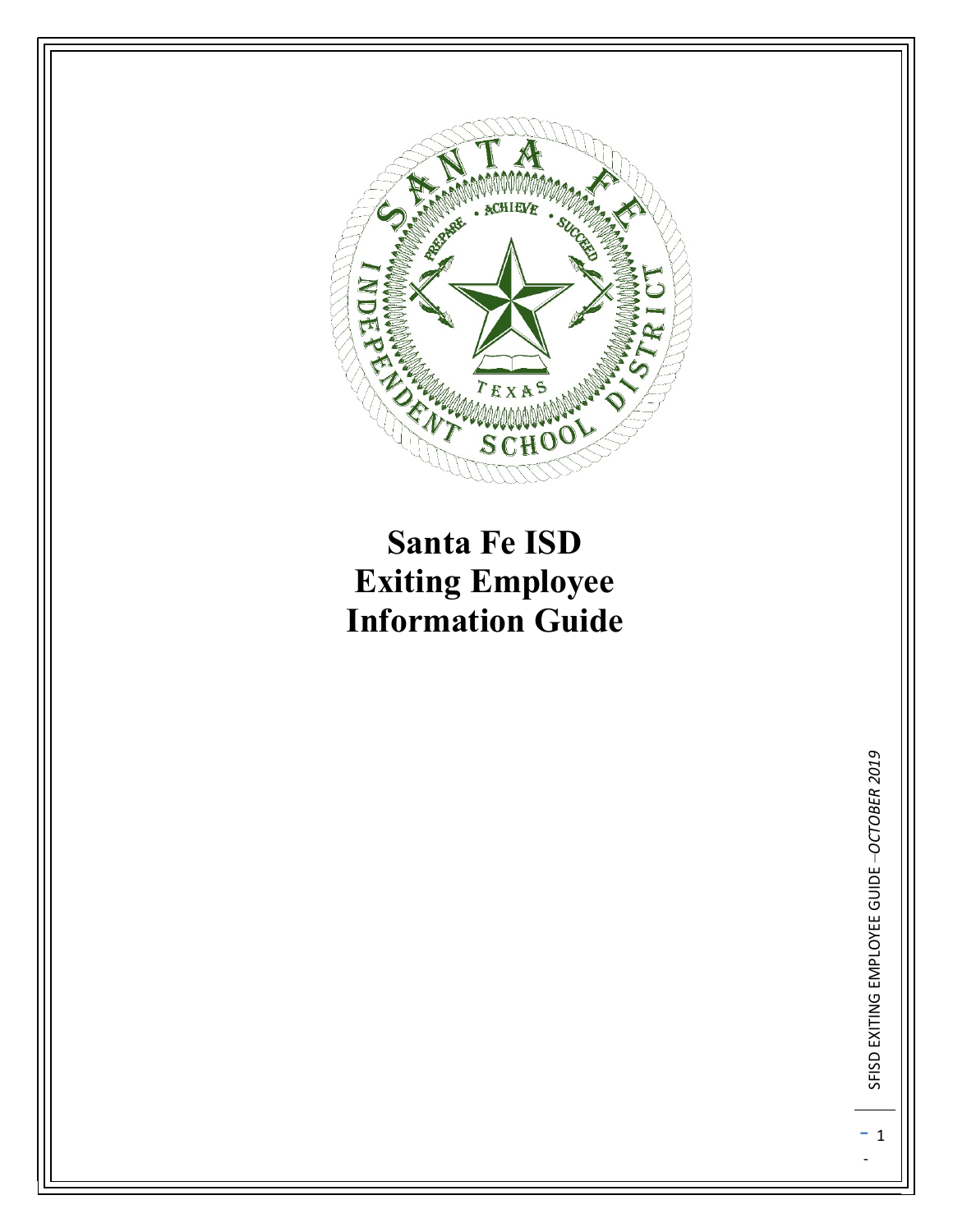# **TABLE OF CONTENTS**

| <b>TOPIC</b>                                                                   | <b>PAGE</b>    |
|--------------------------------------------------------------------------------|----------------|
|                                                                                |                |
| Introduction                                                                   | 3              |
| Your Responsibilities                                                          | $\overline{4}$ |
| Exit Employee Forms                                                            | 5              |
| What Happens with My Final Pay?                                                | 5              |
| What Happens to my Leave Balances?                                             | 6              |
| What Happens to My Medical, Dental and Vision Benefits?                        | $\overline{7}$ |
| What Happens to My Flexible Spending Account and/or Health Savings<br>Account? | 9              |
| What Happens to My Cafeteria Plan Benefits?                                    | 9              |
| Teacher Retirement System of Texas                                             | 10             |
| What happens to My Deferred Compensation Accounts?                             | 11             |
| Other Things to Know and Do                                                    | 11             |
| <b>SFISD Contact List</b>                                                      | 12             |
| <b>Other Important Contacts</b>                                                | 13             |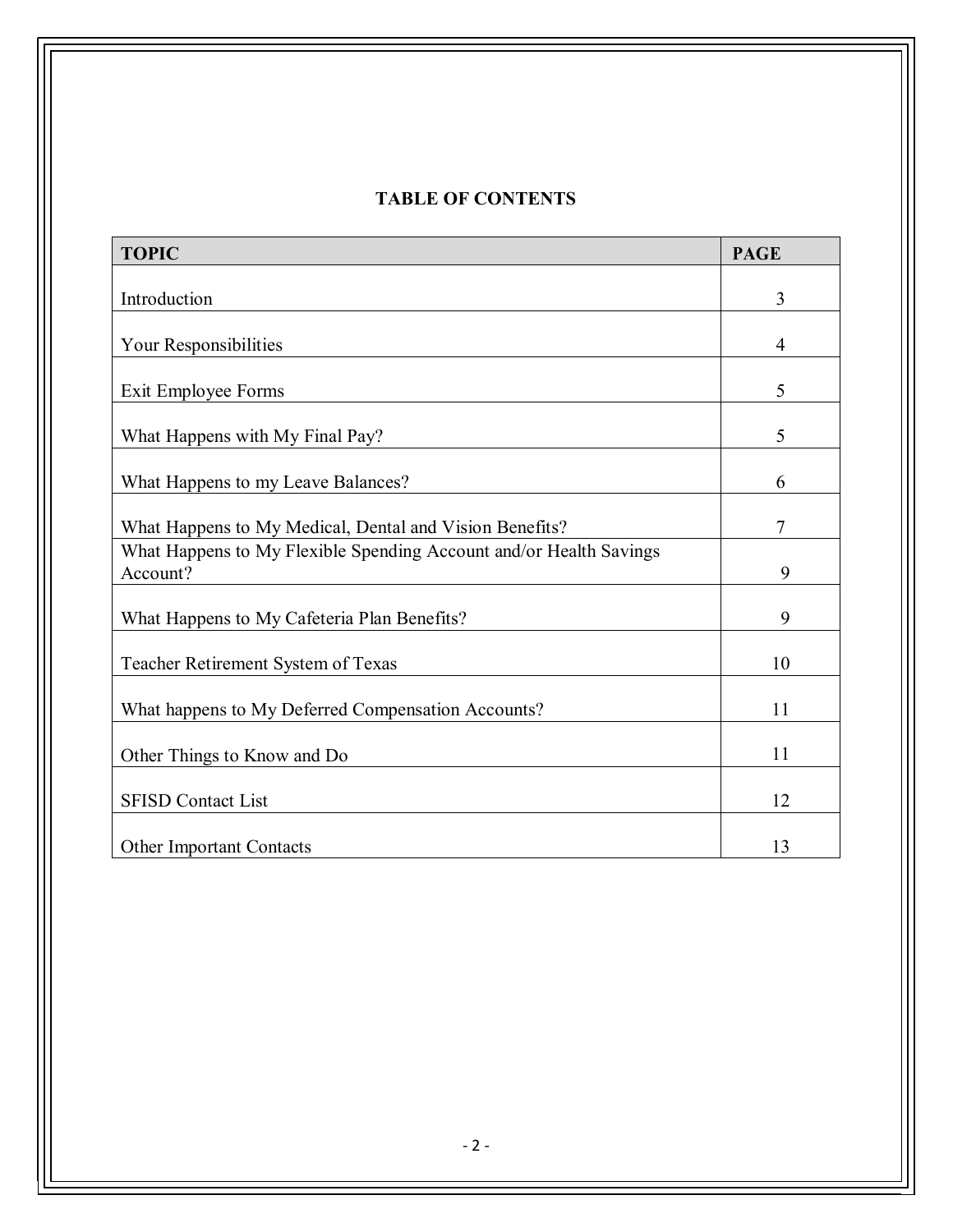## **EXITING EMPLOYEE INFORMATION GUIDE**

This Exiting Employee Information Guide has been assembled to assist you as you conclude your employment in Santa Fe Independent School District. It provides you with information regarding termination procedures, final pay, benefits, and other important information. The package includes a Quick Reference Guide (last page) so that you know who to speak with if you have questions.

We would like to remind you of your obligations as a former employee of Santa Fe ISD under the Educators' Code of Ethics located in Policy DH (exhibit). As you know, your employment with the Santa Fe ISD places you in a position of trust within our organization and allowed you to have access to confidential student information.

Under the Code of Ethics, you have an obligation, even after the termination of your employment, to maintain the confidentiality of the student information. You also have an obligation to refrain from using or disclosing any such information other than for the benefit of the students.

Your opinion about your experience with SFISD is important to us. Information obtained during the Exit interview is used to determine how SFISD can better serve employees. Your input will remain anonymous. This face-to-face interview will be scheduled through HR.

We've made every attempt to ensure the accuracy of the information contained in the Exiting Employee Information Guide. However, if there is any discrepancy between the benefit descriptions and the insurance contracts or other legal documents, the legal documents will always govern.

Santa Fe Independent School District appreciates your contribution to students and wishes you future success in all your endeavors!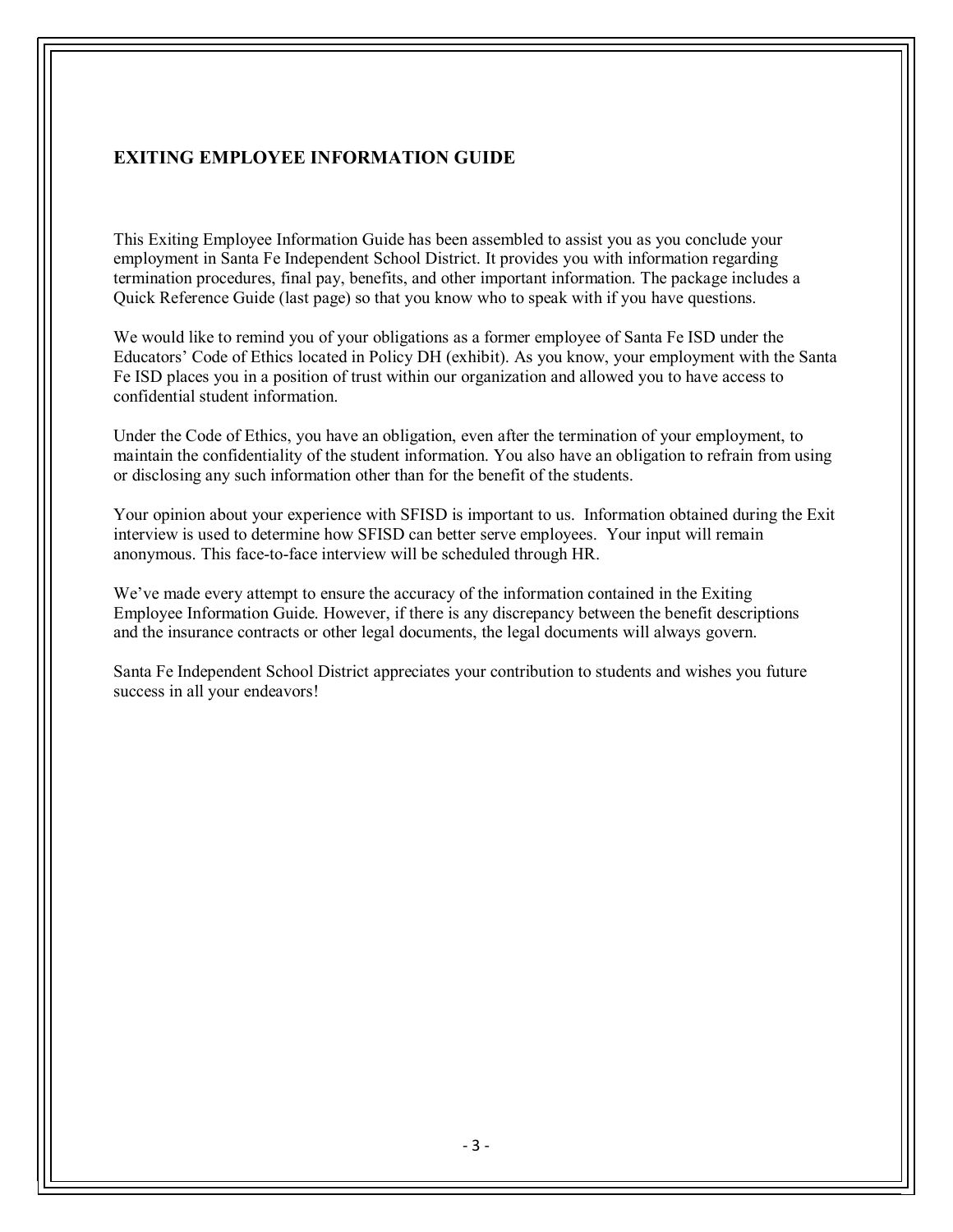## **YOUR RESPONSIBILITIES**

#### **Submit your Letter of Resignation**

An employee who desires to voluntarily resign from the District should submit a notice to his or her supervisor generally two weeks in advance of the intended resignation date. You should indicate whether you are retiring through TRS. The following should be included in your Letter of Resignation:

- Your last day of work
- Your Signature

## **Return District Property**

The following items must be returned to your Supervisor before your departure from the school district.

- Parking Permit, Identification Badge
- All Keys
- Computers and Electrical Equipment
- Equipment Provided for Home or Travel Use
- Files, Folders, Manuals and/or Records created either electronically or on paper
- Any Other School Property (Items/materials funded by SFTXEF Grants)
- Pay Any Outstanding Fees (Laptop, Tablets, SOAR, Creative Explorers, Nutrition Services)

#### **Complete the SFISD Exit Benefits and Payroll Form**

This document can be filed electronically through Employee Access which can be found by copying and pasting the following link:

[https://www.sfisd.org/cms/lib/TX02215329/Centricity/Domain/377/EXIT%20BENEFITS%20AND%20PA](https://www.sfisd.org/cms/lib/TX02215329/Centricity/Domain/377/EXIT%20BENEFITS%20AND%20PAYROLL%20FORM%20-%20REV%20021417.pdf) [YROLL%20FORM%20-%20REV%20021417.pdf](https://www.sfisd.org/cms/lib/TX02215329/Centricity/Domain/377/EXIT%20BENEFITS%20AND%20PAYROLL%20FORM%20-%20REV%20021417.pdf)

#### **Complete the Exit Interview Survey**

Your opinion is important to us! To schedule a face-to-face exit interview, contact the Administrative Assistant for HR at 409-925-9032.

#### **Elect Cobra Continuation Coverage if you need to extend your benefits coverage**

You have sixty (60) days after your benefits expire to elect Cobra Continuation Coverage. You will receive two notices in the mail from the District's Cobra Administrators.

PlanSource  $8am - 11pm EST$ Phone: 888-266-1732 Email: [cobra@plansource.com](mailto:cobra@plansource.com) Mailing Address: PlanSource PO Box 3850 Omaha, NE 68103

#### **Keep your Address on File Current**

Please update your address and phone numbers through Employee Access. Employee Access can be easily accessed from the District website at [www.sfisd.org.](http://www.sfisd.org./)

Employee Access will provide you with the following important information:

- Paychecks View and print current or historical checks as needed.
- W-2, Wage and Tax Statements View and print current or historical statements as needed.
- Demographic Data Update your address and phone number.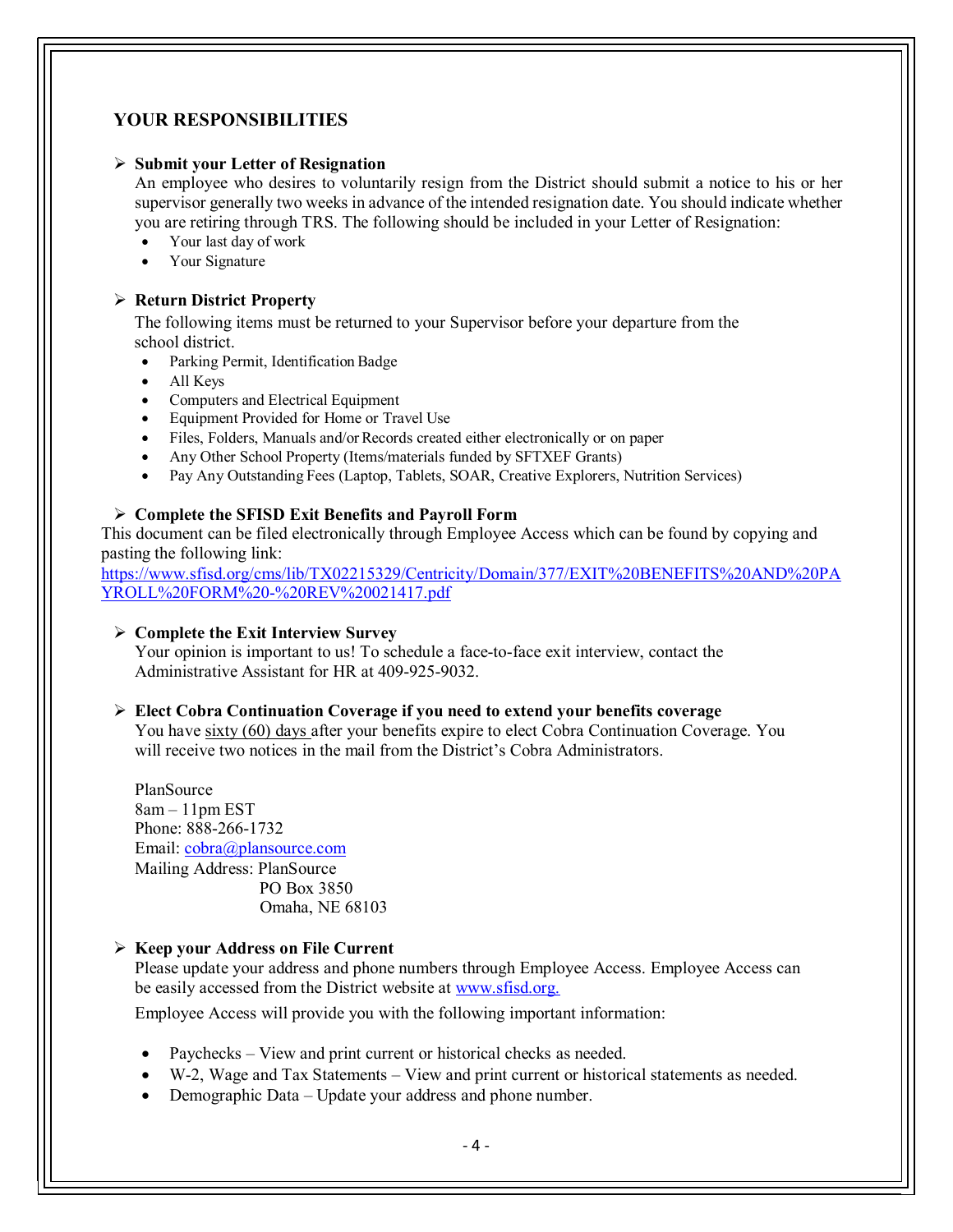# **EXIT EMPLOYEE FORMS**

Go to SFISD.org and click on "Departments-HR-Employees" and then ["Exiting Employee Information"](https://www.sfisd.org/Page/3889). To request a copy of your service records, complete a [Service Records Request.](https://www.sfisd.org/cms/module/selectsurvey/TakeSurvey.aspx?SurveyID=109) A link can also be found on the HR webpage.

# **WHAT HAPPENS WITH MY FINAL PAY?**

## **Final Pay**

If your departure from SFISD is between the  $1<sup>st</sup>$  and the  $15<sup>th</sup>$  of the month, you can expect payment on the  $10<sup>th</sup>$  of the following month, if your departure is between the  $16<sup>th</sup>$  and the end of the month you can expect payment on the 25<sup>th</sup> of the following month. Please take note that there can be exceptions to this rule, and we will make every effort to make your final payment as prompt as possible. Please see current payroll calendar by visiting our website at [www.sfisd.org.](http://www.sfisd.org/) Click on Departments, Business then Payroll.

When an employee who has used more leave than he or she had accumulated ceases to be employed by the District, the cost of the unearned leave days shall be deducted from the employee's final paycheck.

Your check will continue to be Direct Deposited if that was the status at the time of your resignation/termination, if not, your check will be mailed to the address we have on file.

## **Access to Payroll Check Stubs and W-2 Information**

You may access Employee Access online indefinitely after leaving SFISD. This is located at [www.sfisd.org.](http://www.sfisd.org./) You will be able to view payroll check stubs as well as W-2 information. You may also use Employee Access to change your mailing address. Please note that W-2's are no longer mailed. They are only available through Employee Access.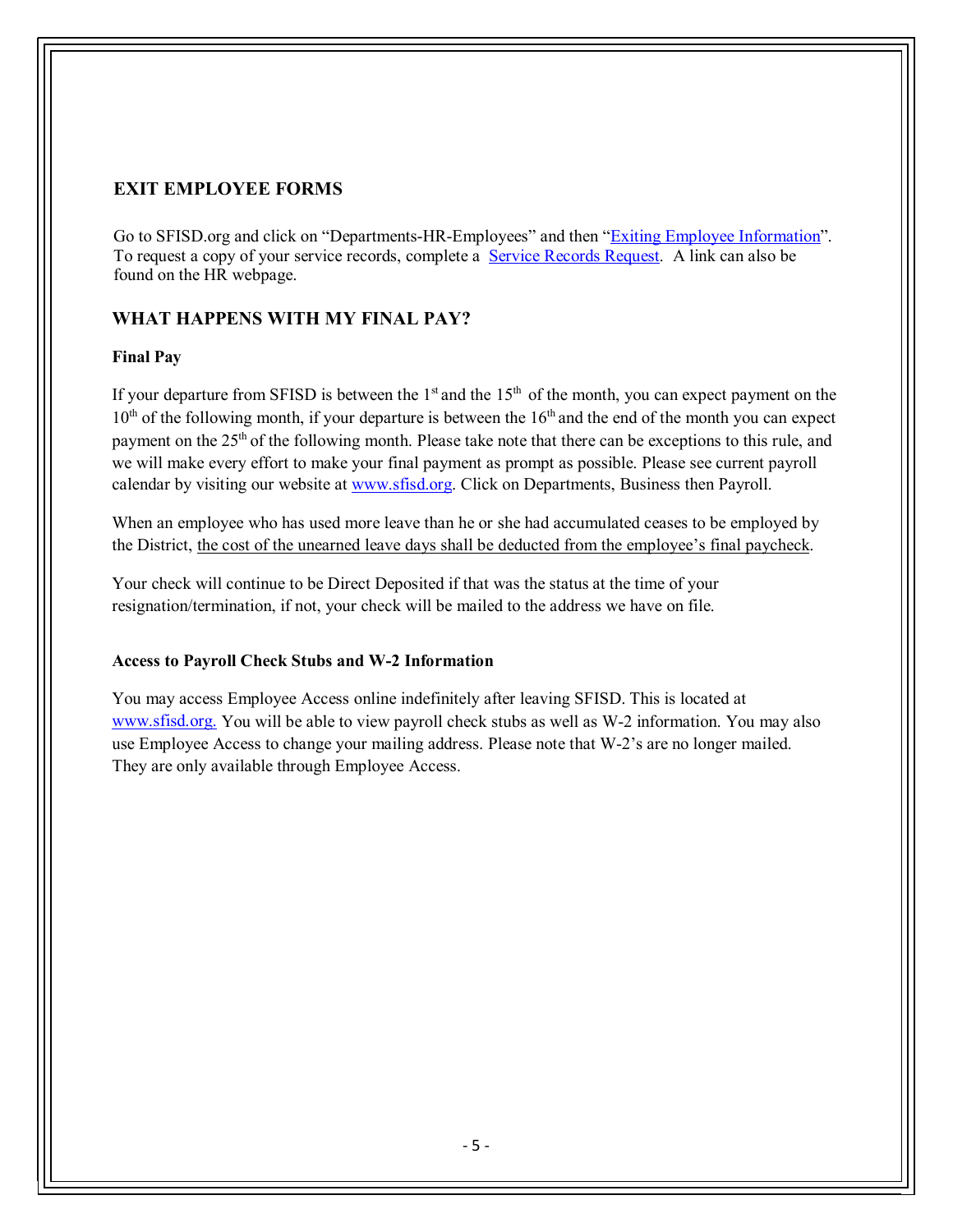# **WHAT HAPPENS TO MY LEAVE BALANCES?**

Employees are not eligible for a payout of unused local leave, and that balance will be reduced to zero upon separation from the district. Employees may be eligible for a payout of unused state personal leave if certain criteria are met.

## **Payment of Leave at Retirement**

 Employees who take full-service retirement under TRS with a combination of age and service years equal to 80 or more may be compensated for accrued state personal leave days earned while employed by the District. The compensation shall be 50 percent of the employee's daily rate, based on current assignment for those employees who have ten or more years of service with the District. Teachers and Professional daily rates are not to exceed \$100.00 per day, and Administrator daily rates are not to exceed \$225.00 per day. The maximum number of days that shall be compensated under this policy shall be 50.

To be eligible to participate, employees must meet the following criteria:

- 1) The employee's retirement is voluntary, i.e., the employee is not being discharged or non-renewed.
- 2) The employee must submit a written notice of resignation, including their request for reimbursement, to the Superintendent no later than March 1<sup>st</sup> of the current year with a retirement date of not later than June 30th of the same year.
- 3) The employee must work the entire school year or the required number of days established in their contract, whichever is greater.
- 4) Transfer days shall not be honored for purposes of this policy.

 Accrued state personal leave days for which reimbursement is paid to the employee shall be deducted from employee's service record. The benefit will be paid to the employee in his/her June  $25<sup>th</sup>$  paycheck upon confirmation from TRS of the employee's retirement.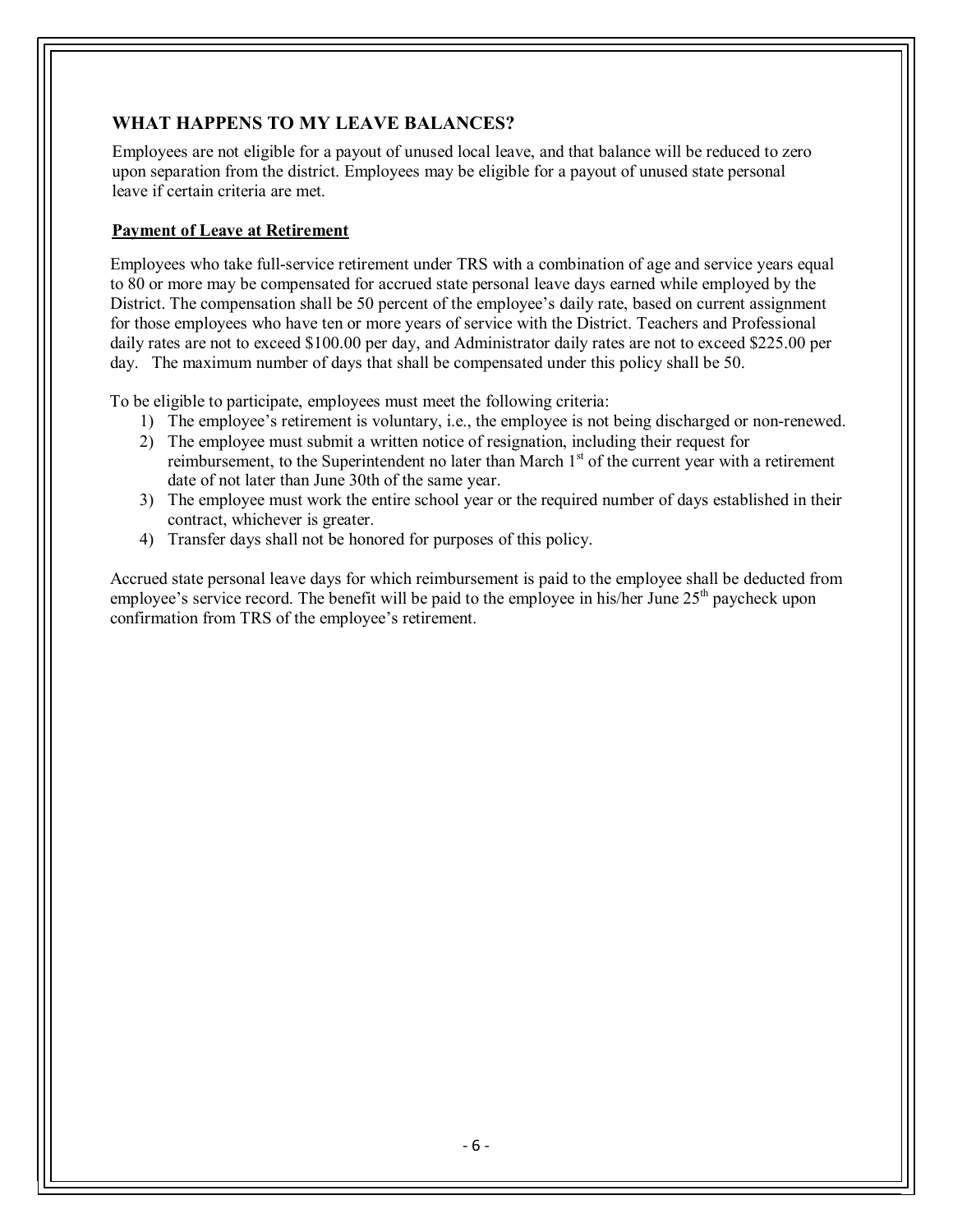# **WHAT HAPPENS TO MY MEDICAL AND/OR DENTAL/VISION BENEFITS?**

## **Employees Who Terminate Prior to the End of Work Calendar**

If you terminate employment with the District before completing the number of work days assigned to your school year work calendar, your insurance and benefits will end at midnight on the last day of the calendar month in which your termination is effective.

## **Employees Who Terminate On or After Last Day of the School Year**

For those employees that have terminated employment on or after the last day of the school year, the District will terminate your benefits according to the schedule below.

| <b>Scheduled Number of Days</b><br>for your position in School<br><b>Year Work Calendar</b> | <b>Benefits End at Midnight on</b> |
|---------------------------------------------------------------------------------------------|------------------------------------|
| 212 Days or less                                                                            | August 31                          |
| 220-226 Days                                                                                | June 30                            |
| 260 Days                                                                                    | August 31                          |

## **COBRA Continuation Coverage**

You may choose to keep your benefits coverage longer by enrolling in COBRA (Consolidated Omnibus Budget Reconciliation Act of 1985). Under COBRA, you and all dependents that were covered on your plan may continue medical and/or dental/vision coverage for up to 18 months if elected. An election packet will be sent to you at your address of record within approximately 6 weeks from your termination date. The cost is 102% of the total premium, which includes the employee and employer portion, and an additional 2% service fee.

If you are interested in continuing coverage, you should return the completed election form within 60 days of your receipt of the packet. You will then have an additional 45 days to remit the premium payment. Once payment is received, insurance coverage will be retroactively effective the day after your benefits expired.

You will receive a *Certificate of Creditable Coverage* from BSwift, which documents your prior coverage under Santa Fe ISD plan and may exempt you from a future plan's restrictions on preexisting conditions.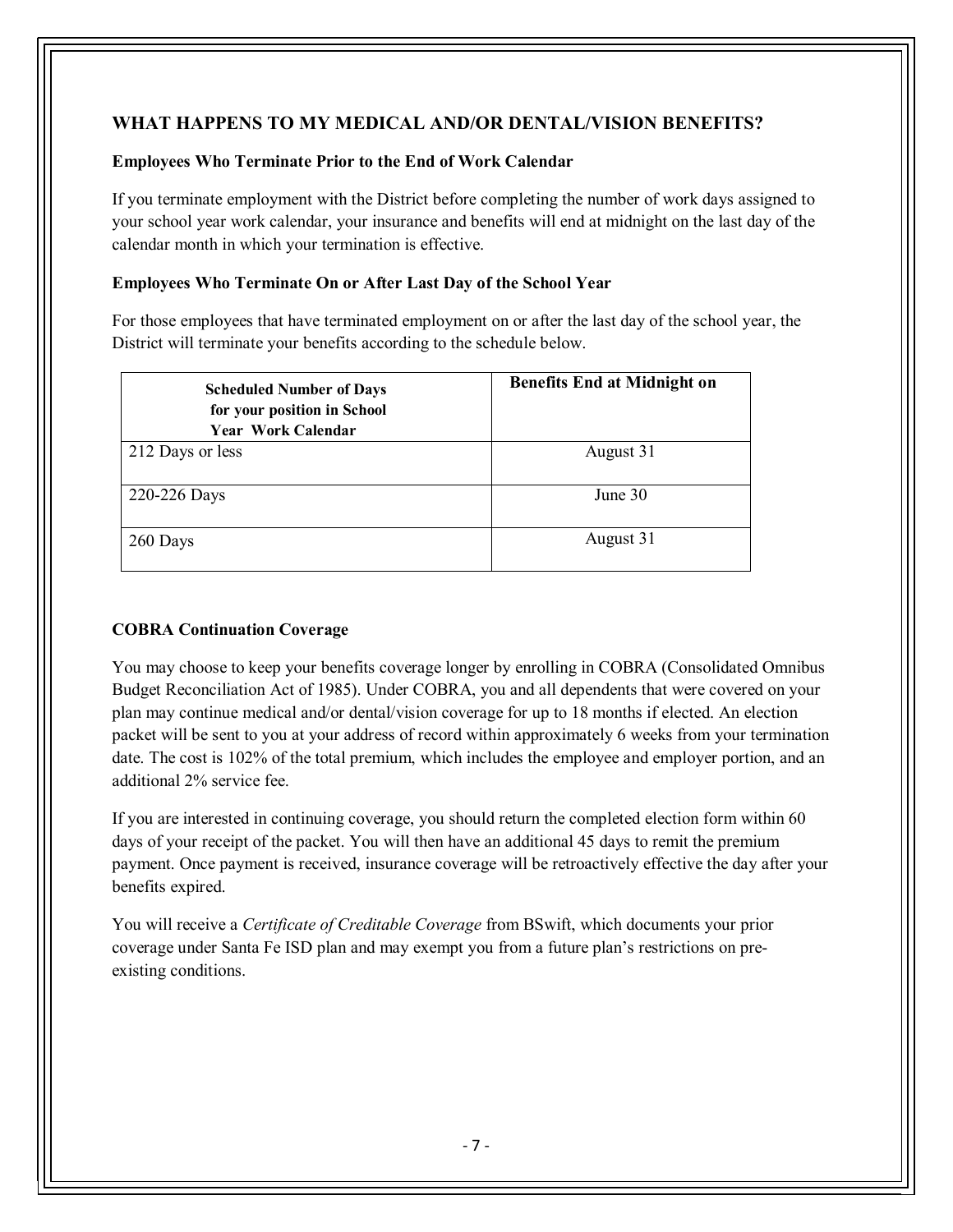**Note:** If you were not a participant in medical and/or dental/vision as an active employee, you will not receive the COBRA offering for extended medical and/or dental/vision benefits. If you and your dependents were on the plan, and you yourself choose not to continue insurance coverage, your dependents may still elect to continue coverage if desired.

#### **The Cobra Administrator for Medical is:**

PlanSource 8am – 11pm EST Phone: 888-266-1732 Email: [cobra@plansource.com](mailto:cobra@plansource.com) Mailing Address: PlanSource PO Box 3850 Omaha, NE 68103

**The Cobra Administrator for Dental, Vision and Flex is:** PlanSource 8am – 11pm EST Phone: 888-266-1732 Email: [cobra@plansource.com](mailto:cobra@plansource.com) Mailing Address: PlanSource PO Box 3850 Omaha, NE 68103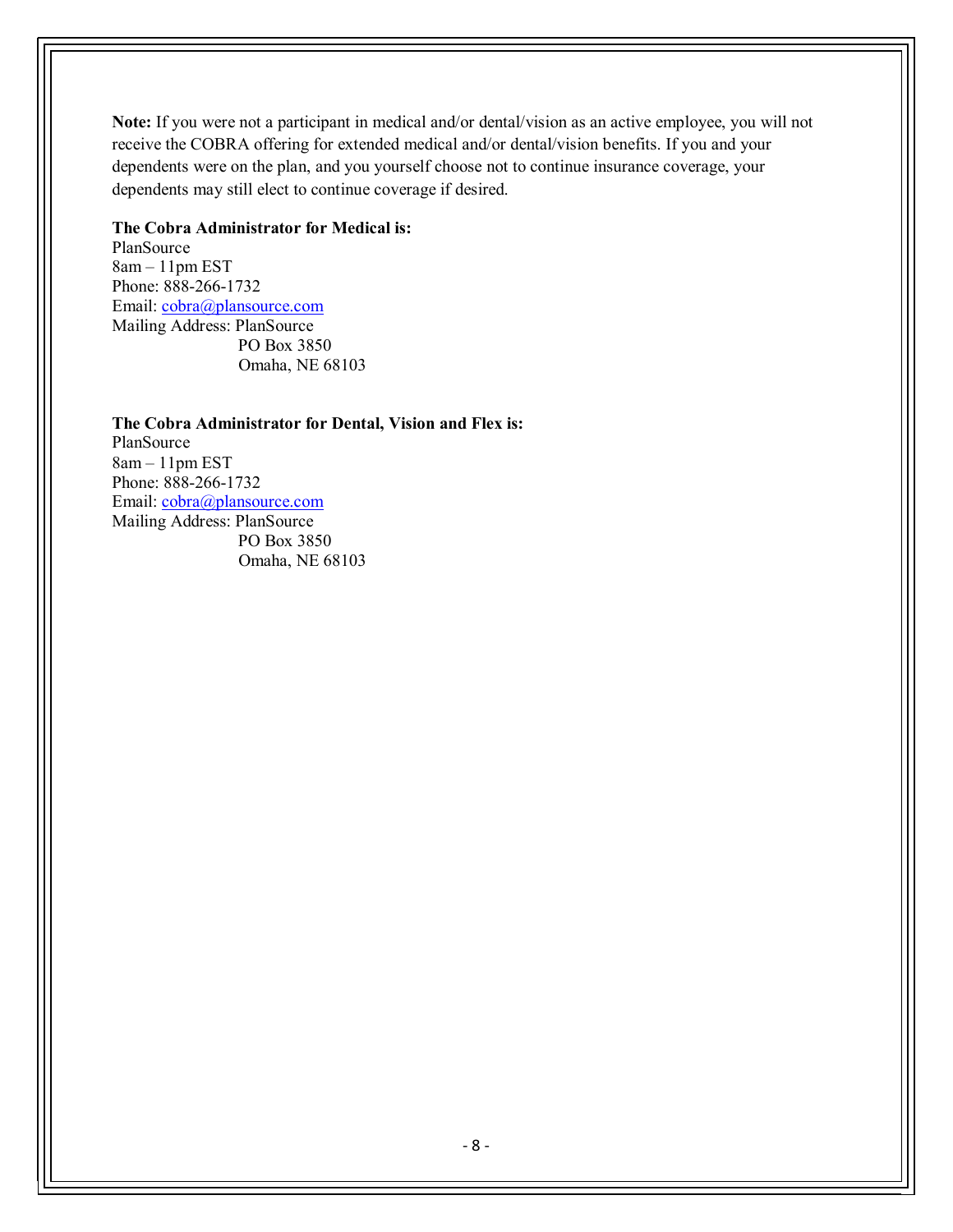## **WHAT HAPPENS TO MY HEALTH CARE FLEXIBLE SPENDING ACCOUNTS?**

#### **Health Care Flexible Spending Accounts (FSA) and Dependent Care Spending Accounts (DCSA)**

If you have unused balances in your Health Care FSA account, you can be reimbursed for eligible expenses incurred prior to your termination date.

FSA expenses incurred after your termination date will not be eligible for reimbursement unless you elect to continue your FSA through COBRA. Your FSA can be continued through the end of the calendar year in which you terminate IF you elect to continue the account through COBRA. You cannot continue your FSA after the end of the calendar year in which you terminate.

## **Health Savings Accounts (HSA)**

If you have a balance in your HSA those funds will not be lost; you will be able to use your debit card to pay for eligible health care expenses.

If you remain covered under a High-Deductible Health Plan (HDHP), you can continue to access your HSA funds through individual coverage or you can "roll over" funds from SFISD's HSA program to another employer's program. Even if your new employer doesn't offer an HSA-compatible HDHP, you can keep the money in your HSA and continue to use the funds for qualified expenses. However, you can no longer add money to the account until you are again covered by an HDHP.

If you wish to move the funds to another account or have additional questions, call the telephone number listed on your HSA debit card.

# **WHAT HAPPENS TO MY CAFETERIA PLAN BENEFITS?**

Please contact your Life Insurance Representative to discuss options regarding your Life Insurance policies. For questions regarding all other Cafeteria Plan policies contact:

PlanSource  $8$ am  $-11$ pm EST Phone: 888-266-1732 Email: [cobra@plansource.com](mailto:cobra@plansource.com) Mailing Address: PlanSource PO Box 3850 Omaha, NE 68103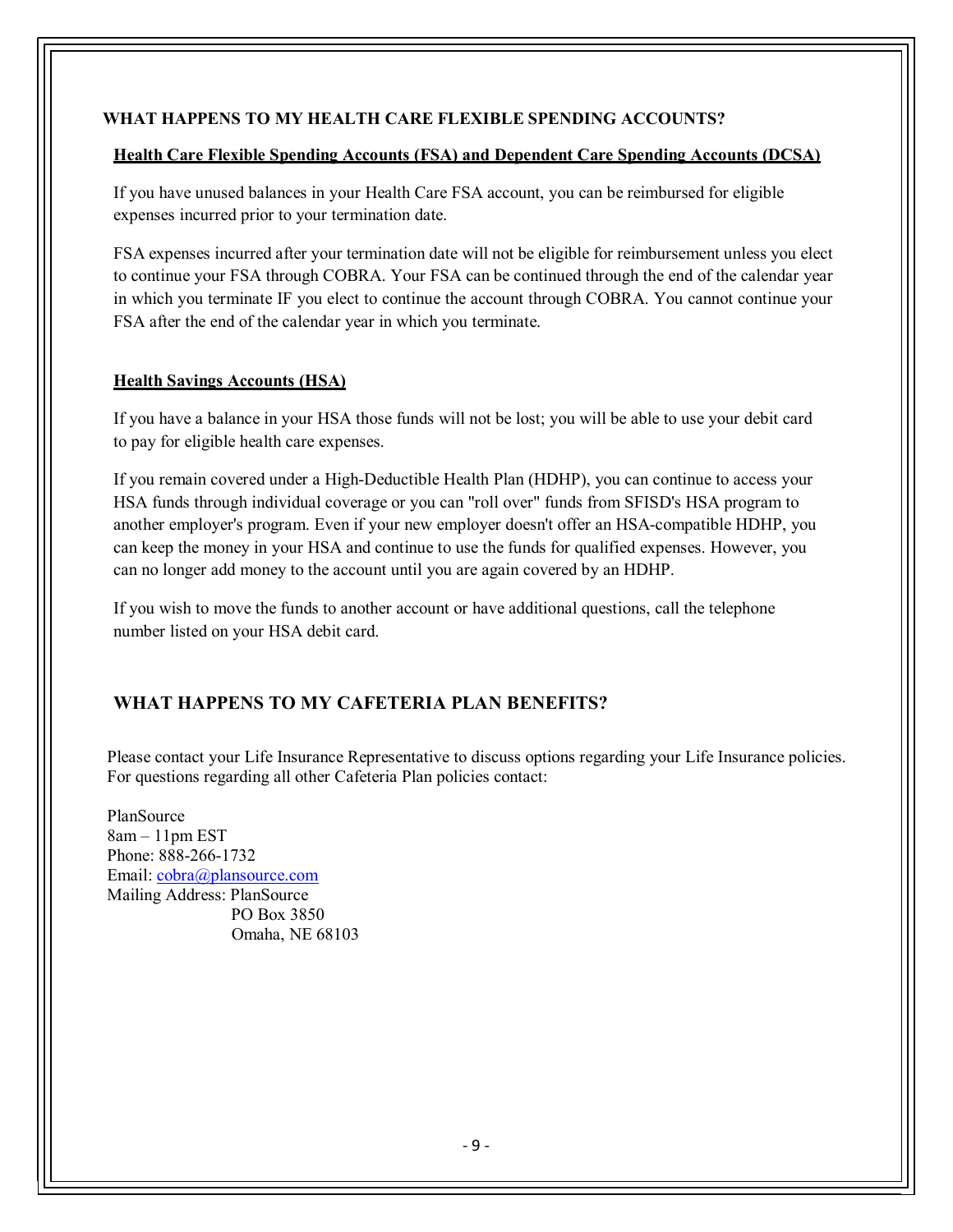# **TEACHER RETIREMENT SYSTEM OF TEXAS**

## **If you are planning to retire**

If you are planning to retire, you need to contact the Teacher Retirement System of Texas (TRS) six months prior to your anticipated retirement date to allow yourself enough time to complete and submit all required forms. Start the retirement process by submitting a completed *Request for Estimate of Retirement Benefits* form (TRS 18) to receive a retirement packet. You may do this electronically, from the *MyTRS*  section of the TRS website, or you may print Form TRS 18 from the forms section of the website, complete it and mail it to TRS.

After TRS receives your TRS 18, you will receive a retirement packet with the forms you need to select your retirement date and your retirement payment plan. When you receive your retirement packet, follow the instructions in the packet. You will need to send TRS a copy of your birth certificate, as well as a copy of the birth certificate of your beneficiary if you select Option 1, 2, or 5 as your annuity payment plan. Please write your social security number on any birth certificate you submit.

If you plan on retiring and have questions regarding Retirement please contact:

Chrissy Lutz, SFISD Payroll Specialist (409) 925-9022 chrissy.lutz@sfisd.org

## **If you are leaving employment but aren't retiring**

If you are leaving employment but aren't retiring, you have three options:

- Leave your contributions in your plan.
- Transfer the funds from your plan to another eligible retirement plan (such as a  $401(k)$  plan or an Individual Retirement Account (IRA).
- Withdraw the accumulated contributions in your member account. Refunded amounts are subject to 20 percent federal income tax withholding. Also, a 10 percent early withdrawal penalty assessed by the IRS may also apply for members who terminate Texas public education employment before age 55.

If you wish to withdraw your Teacher's Retirement, you can call 1-800-223-8778, or go online to [www.trs.state.tx.us t](http://www.trs.state.tx.us/)o obtain the forms.

## **Working after Retirement**

Service retirees may work without limit for an employer not covered by TRS without losing any monthly annuity payments. Disability retirees may work an unlimited amount of time for an employer not covered by TRS but may be subject to a compensation limit.

Generally, all retirees, both normal-age and early-age, must wait one full, complete calendar month after retirement before returning to work. Please note that you must observe TRS restrictions on negotiating for future employment, or you could revoke your retirement.

For more information about working after retirement refer to Teacher Retirement System of Texas Employment After Retirement Brochure located under the TRS Publications section at [www.trs.state.tx.us.](http://www.trs.state.tx.us/)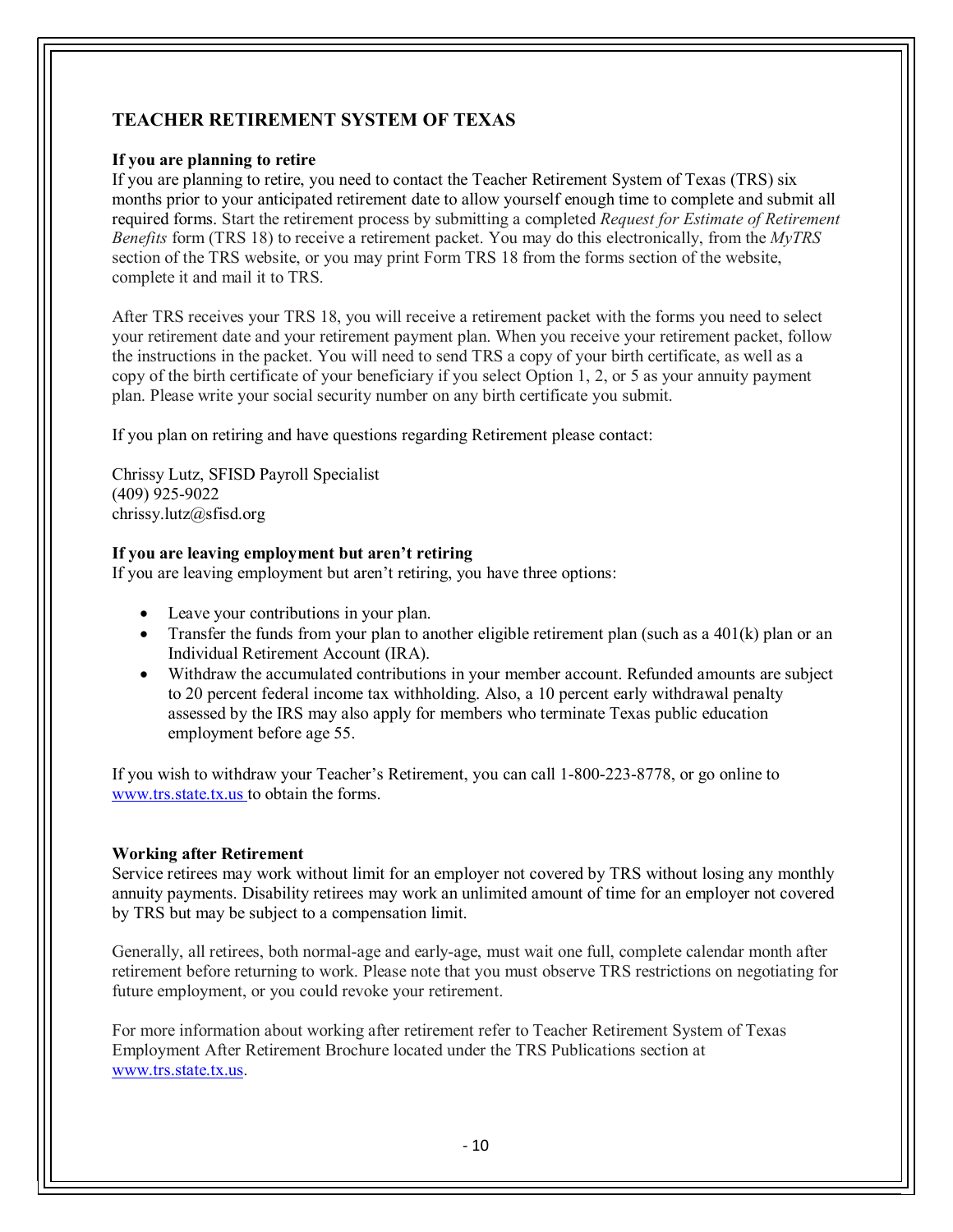# **WHAT HAPPENS TO MY DEFERRED COMPENSATION ACCOUNTS?**

## **403(b) Account**

The money you contributed to your 403(b) is always yours, regardless of how long you have worked for SFISD. There are several things that you can do with your 403(b) after leaving your job.

- 1. Leave your funds in the SFISD 403(b) plan.
- 2. Rollover your 403b into a Traditional IRA. Contributions to Traditional IRA's receive the same type of tax deferral treatment as contributions to 403b's, so you may be able to rollover your money into a Traditional IRA and not owe additional taxes.
- 3. If your new employer has a 403(b) plan, you can have your 403(b) rolled over into their plan if their plan accepts rollovers.
- 4. Take a cash distribution. Be prepared for taxes to be withheld from it before you receive the money, and for possible penalties if you are under age 59 ½

If you choose options #2, #3 or #4 above you will need to contact Plan Connect.

#### **457 Plan**

The money you contributed to your 457 account is always yours, regardless of how long you have worked for SFISD. There are several things that you can do with your 457 account after leaving your job.

- 1. Keep your money invested in the Plan and if desired, continue to manage your money within the offered investment options.
- 2. Rollover your 457 into an IRA.
- 3. If your new employer has a retirement plan, you can have your 457 rolled over into their plan if they accept rollovers.
- 4. Withdraw your money subject to ordinary income tax.

If you choose options #2, #3 or #4 above you will need to contact JEM Resources.

## **OTHER THINGS TO KNOW AND DO**

#### **Medicare**

You may be eligible for Medicare benefits depending on your age and your reason for leaving employment. For more information, call 1-800-MEDICARE or visit *[www.medicare.gov.](http://www.medicare.gov/)*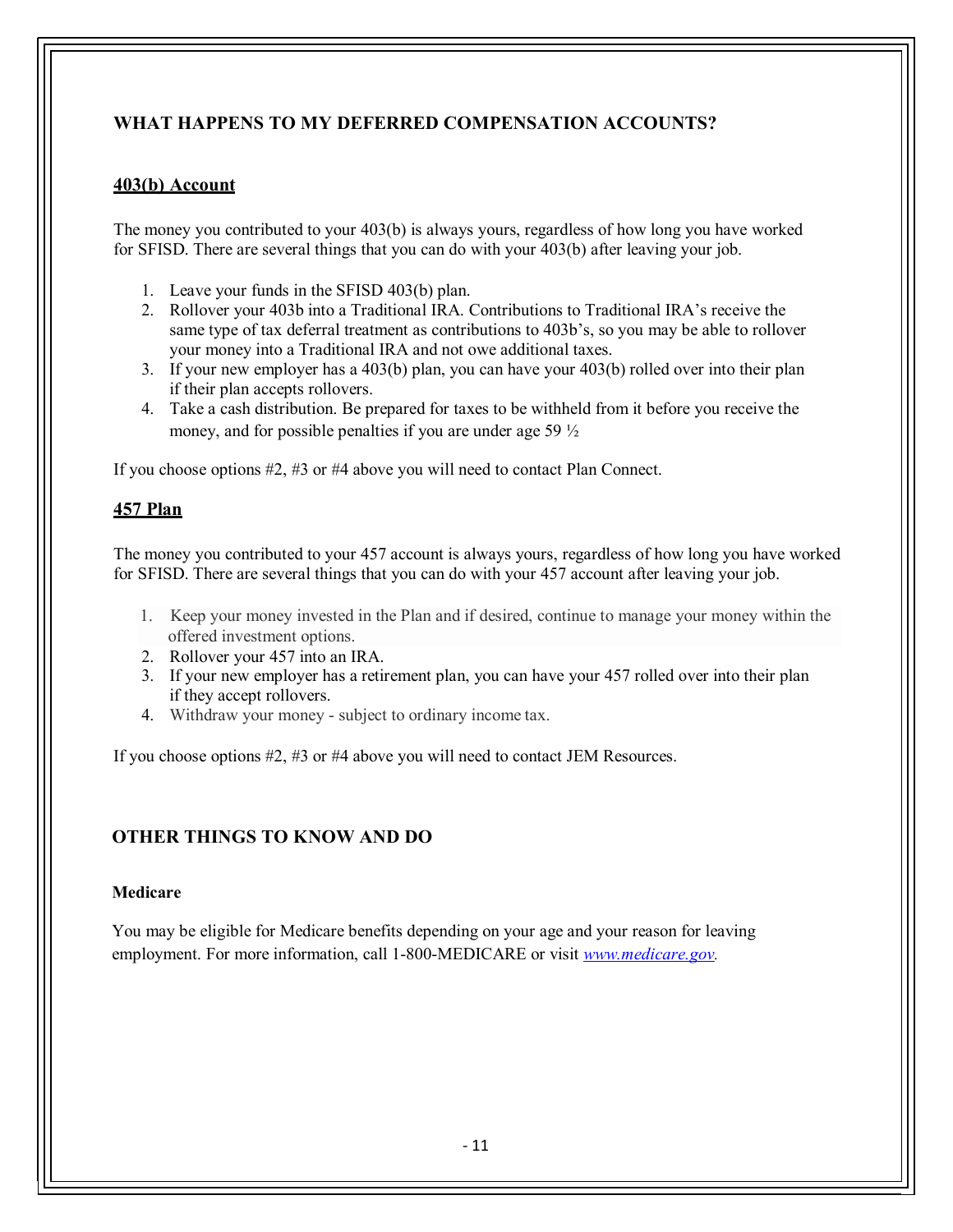| <b>CONTACT</b>      | <b>POSITION</b>                                                                                        | <b>PHONE</b><br><b>NUMBER</b> |
|---------------------|--------------------------------------------------------------------------------------------------------|-------------------------------|
| Tara Mata           | HR Administrative Asst.<br><b>Substitute Coordinator</b>                                               | $(409)$ 925-9032              |
| Lori Marks          | HR Coordinator<br><b>Certification Specialist</b><br><b>Service Records</b><br>Unemployment Specialist | $(409)$ 925-9033              |
| <b>Brandy Meade</b> | HR/PR Data Specialist                                                                                  | $(409)$ 925-9030              |
| Deani Quick         | Intern Site Supervisor<br><b>Mentoring Program</b>                                                     | $(409)$ 925-9036              |
| Tammie Graem        | <b>District Receptionist</b>                                                                           | $(409)$ 925-3526              |
| Patti Hanssard      | Asst. Supt. For Human<br>Resources & Public Relations                                                  | $(409)$ 925-9032              |
| Jenny Davenport     | Director of Human Resources<br>& Public Relations                                                      | $(409)$ 925-9038              |
| Jewell Oneal        | Payroll Specialist                                                                                     | $(409)$ 925-9022              |
| Alejandro Sanchez   | Director of Finance                                                                                    | $(409)$ 925-9029              |
| Becky Wright        | <b>Coordinator for Benefits</b><br>& Risk Management<br>Worker's Compensation                          | $(409)$ 925-9024              |
| Marsha Banda        | <b>Systems Support</b>                                                                                 | $(409)$ 925-9018              |
| Julia Vasquez       | <b>Administrative Assistant</b><br>for Technology                                                      | $(409)$ 925-9060              |
| Kathy Oliver        | <b>SOAR</b>                                                                                            | $(409)$ 925-9052              |
| Belinda Slawson     | Director for Creative<br>Explorers                                                                     | $(409)$ 927-3409              |
| Kim Wulf            | <b>Nutrition Services</b>                                                                              | $(409)$ 925-9070              |